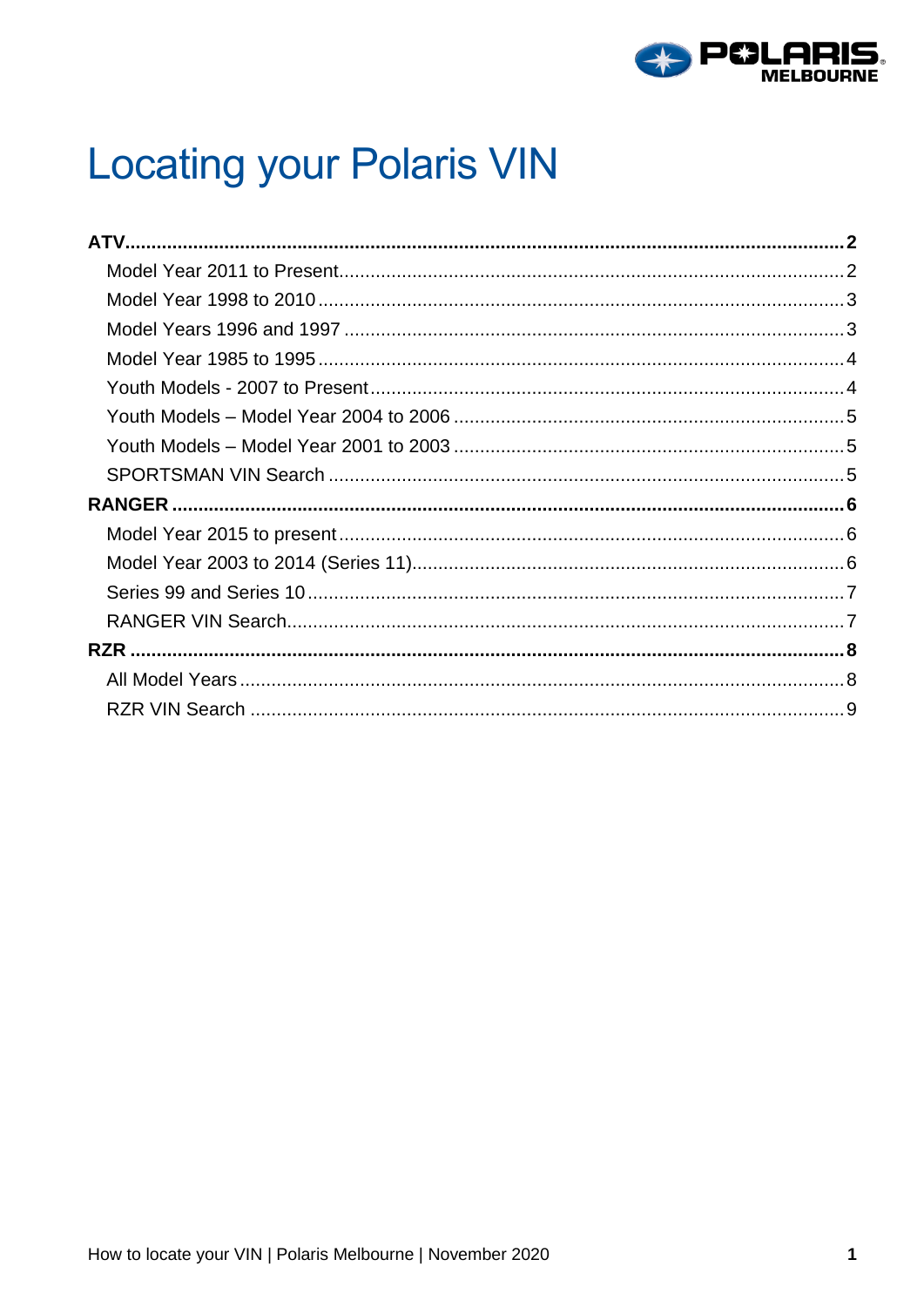

# Vehicle Identification Number

The Vehicle Identification Number (VIN) of your Polaris is a unique number used to identify your vehicle.

Polaris vehicles use the industry standard of a 17-digit VIN:

**Digits 1-3:** Manufacturer of the vehicle **Digits 4-8:** Vehicle attributes **Digit 9:** Check digit **Digit 10:** Model Year **Digit 11:** Plant code **Digits 12-17:** Sequential numbers

For units that are older than 1999 the VIN's are 7 digits long. The 2nd and 3rd digits indicate the year.

### <span id="page-1-1"></span><span id="page-1-0"></span>**ATV** Model Year 2011 to Present

VIN located in the **front left wheel well** or the **back left lower frame rail**.



- Scrambler models; Sportsman 550, 850 and XP 1000 models; Outlaw; Trail Boss; Trail Blazer and 2011 Hawkeye models - **left front wheel well** (figure 1).
- Sportsman 400, 450, 500, 570, 800 and ETX models; 2013 Hawkeye models and Sportsman 6x6 models from 2011-14 - **left rear frame** (figure 2).
- Sportsman XP 1000 S and Scrambler XP 1000 S models **right rear wheel well** (figure 3).
- Sportsman 570 6x6 models from 2017 and 2018 **right rear wheel well** (figure 3).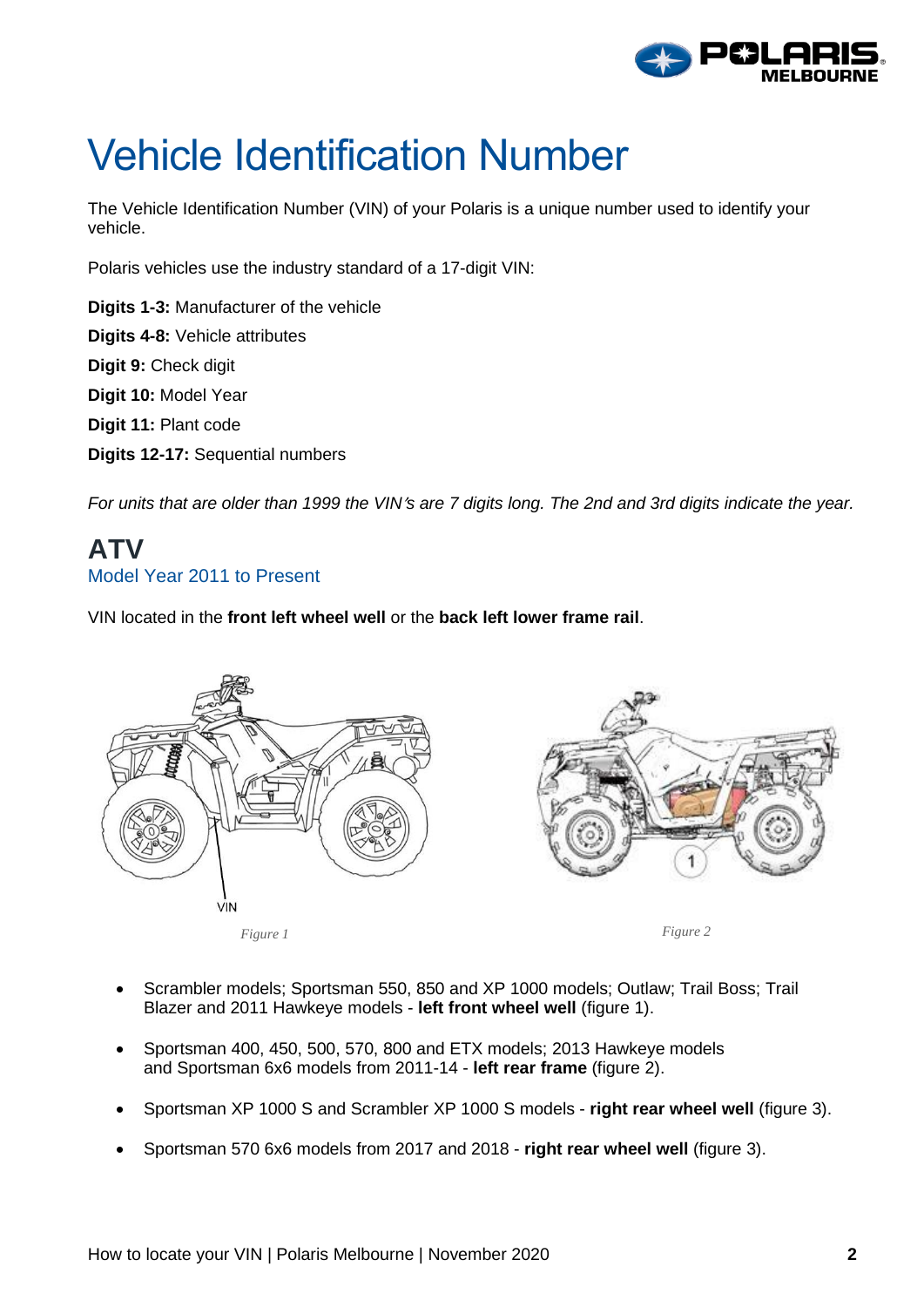



#### <span id="page-2-0"></span>Model Year 1998 to 2010

• All VIN stamps can be found on the frame in the **front left wheel well**.





#### <span id="page-2-1"></span>Model Years 1996 and 1997

- VIN stamp either on the **right side, in front of the shift selector box** (A) (figure 5).
- **OR under the seat** on the **upper shock mount cross member** (B) (figure 5).
- VIN stamped **under the seat**, on the **right-hand frame rail near the airbox** (C) (figure 5).

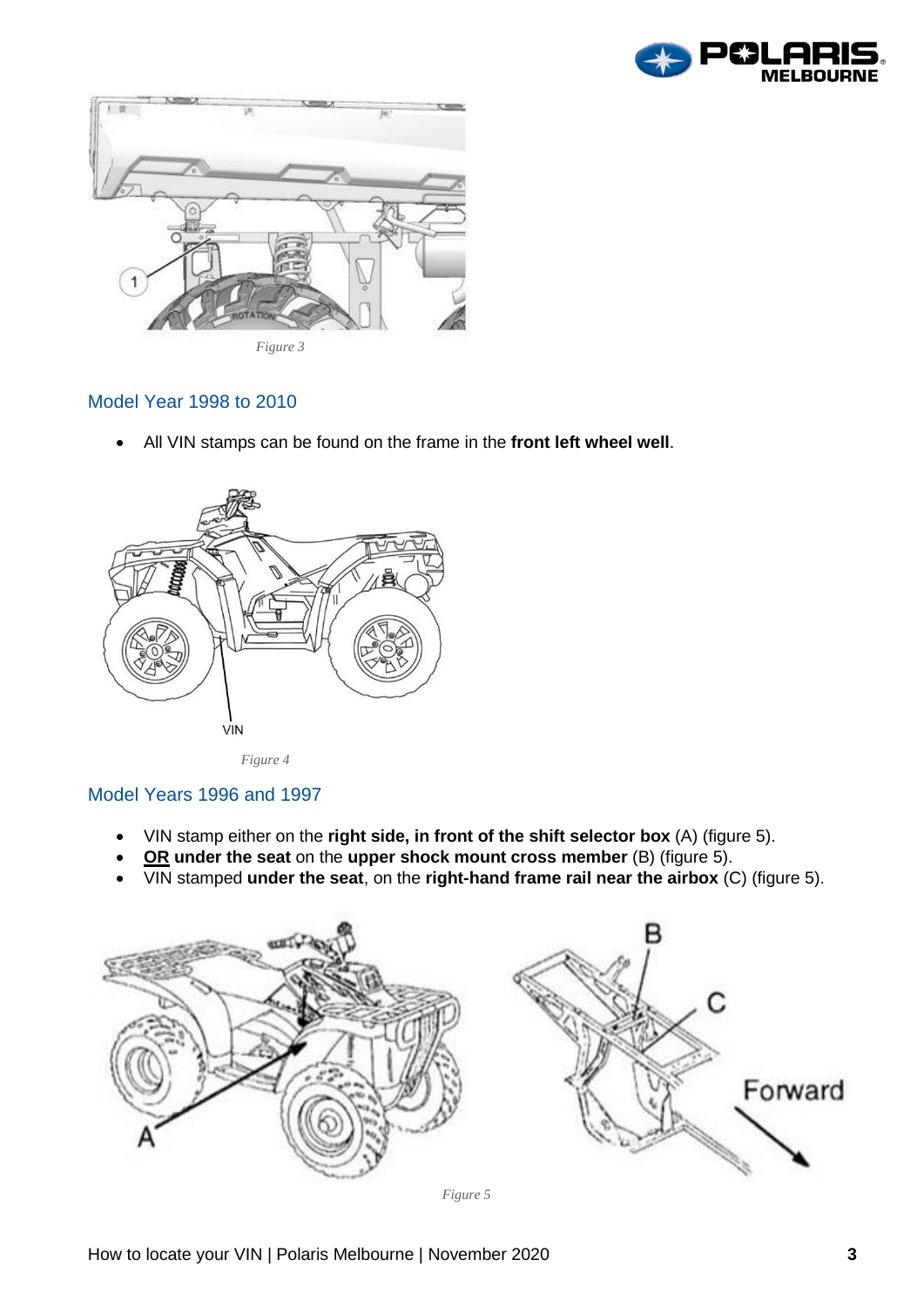

#### <span id="page-3-0"></span>Model Year 1985 to 1995

• VIN stamped on the **frame in the right-hand side foot well** (figure 6).



*Figure 6*

#### <span id="page-3-1"></span>Youth Models - 2007 to Present

- Outlaw 110, Sportsman 110, Sportsman 90, Outlaw 90 and Phoenix 200 models stamped on the **frame in the left front wheel well** (figure 7).
- Outlaw 50 and Predator 50 models **front of the vehicle** (below right)



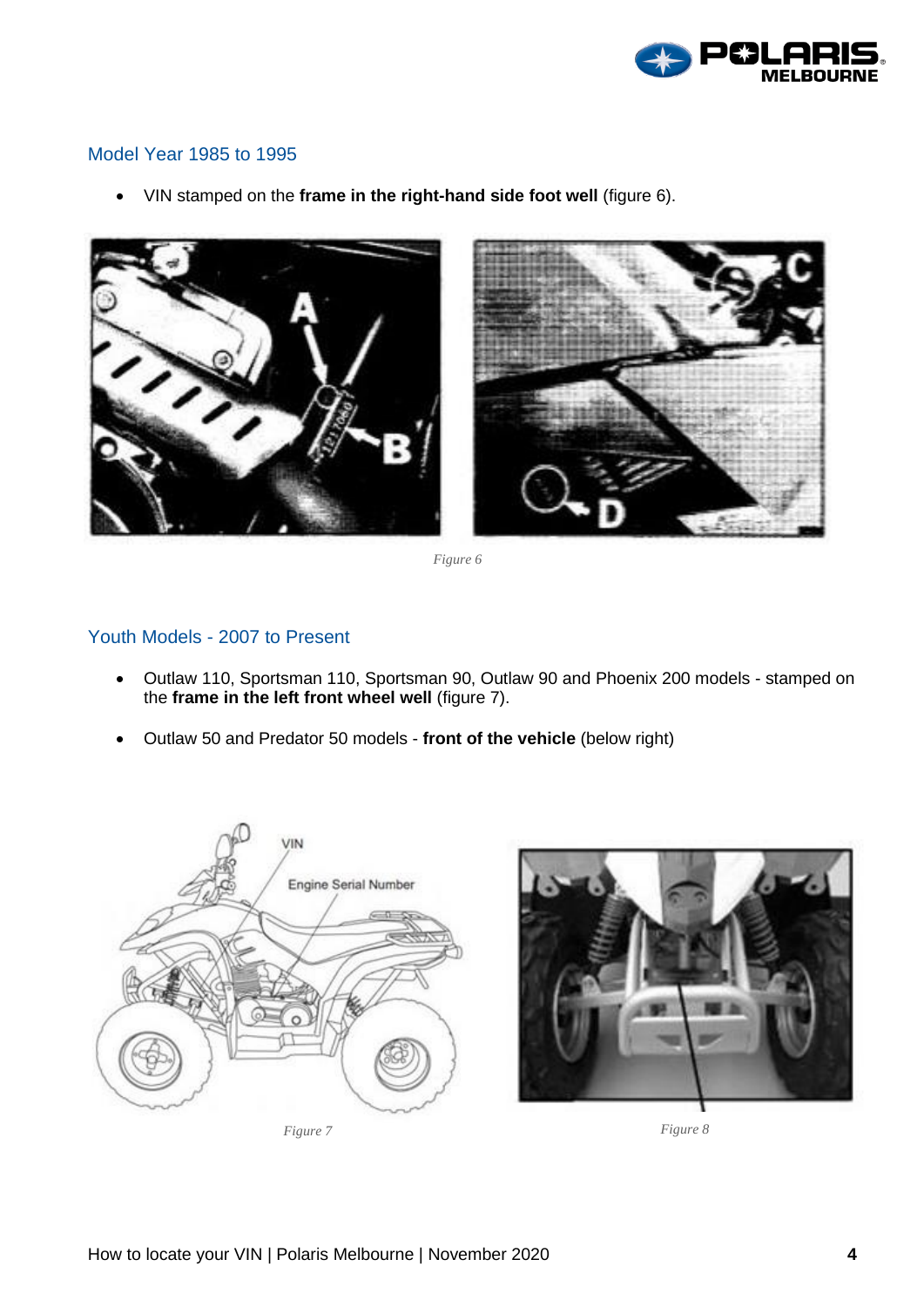

• Outlaw 70 models – **frame in the left rear wheel well** (figure 9).



*Figure 9*

#### <span id="page-4-0"></span>Youth Models – Model Year 2004 to 2006

- Phoenix 200 models **left front wheel well.**
- Predator 50 models **right lower frame tube**.
- Predator 90 and Sportsman 90 models **right front upper shock mount.**

#### <span id="page-4-1"></span>Youth Models – Model Year 2001 to 2003

• Predator 90, Scrambler 90 and Scrambler 50 models - **front of the vehicle**.

#### <span id="page-4-2"></span>SPORTSMAN VIN Search

[Click](https://atv.polaris.com/en-us/vin-search/) here and enter your VIN to find important information about your vehicle.

*Model Year, Model Number, Engine Serial Number, Factory Warranty, Extended Service Contract (ESC), Guides and Manuals, Product Recalls and Safety Bulletins.*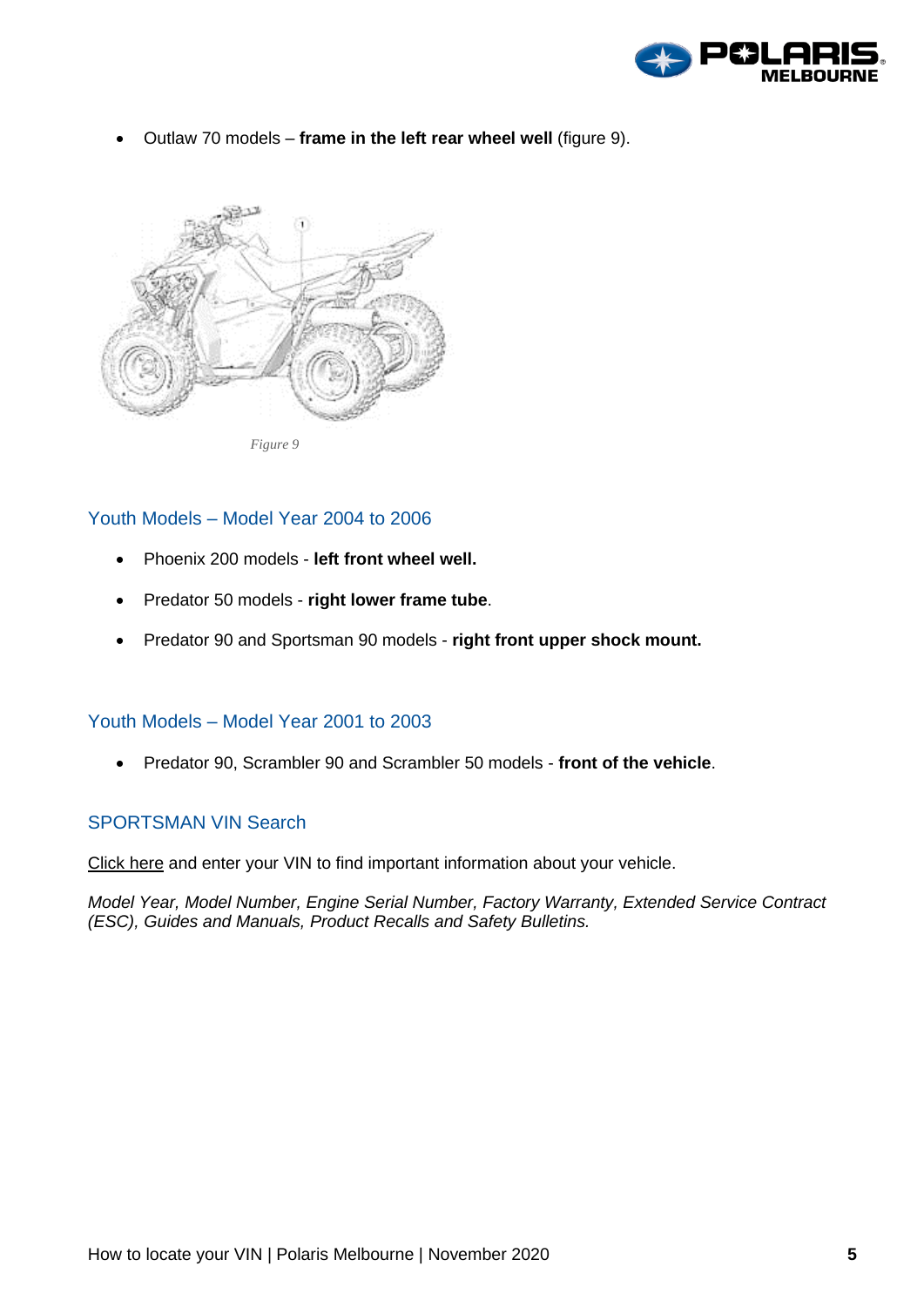

### <span id="page-5-0"></span>**RANGER**

RANGER VINs can be found **stamped on the frame**. The exact location varies based on model.

<span id="page-5-1"></span>Model Year 2015 to present

• VIN stamped in the **left rear wheel well** (figure 10).

Exceptions listed below:

*2015 RANGER 800 EFI, 2015 RANGER 800 EPS, 2015 RANGER 6x6, 2015 RANGER Diesel HST, 2015 RANGER Diesel HST Deluxe, 2016 RANGER 6x6, 2017 RANGER Diesel HST and 2017 RANGER Diesel HST Deluxe.*

The VIN on these models can be found in the **left front wheel well** (figure 11).



#### <span id="page-5-2"></span>Model Year 2003 to 2014 (Series 11)

• VIN stamped in the **left front wheel well** (figure 12).



*Figure 12*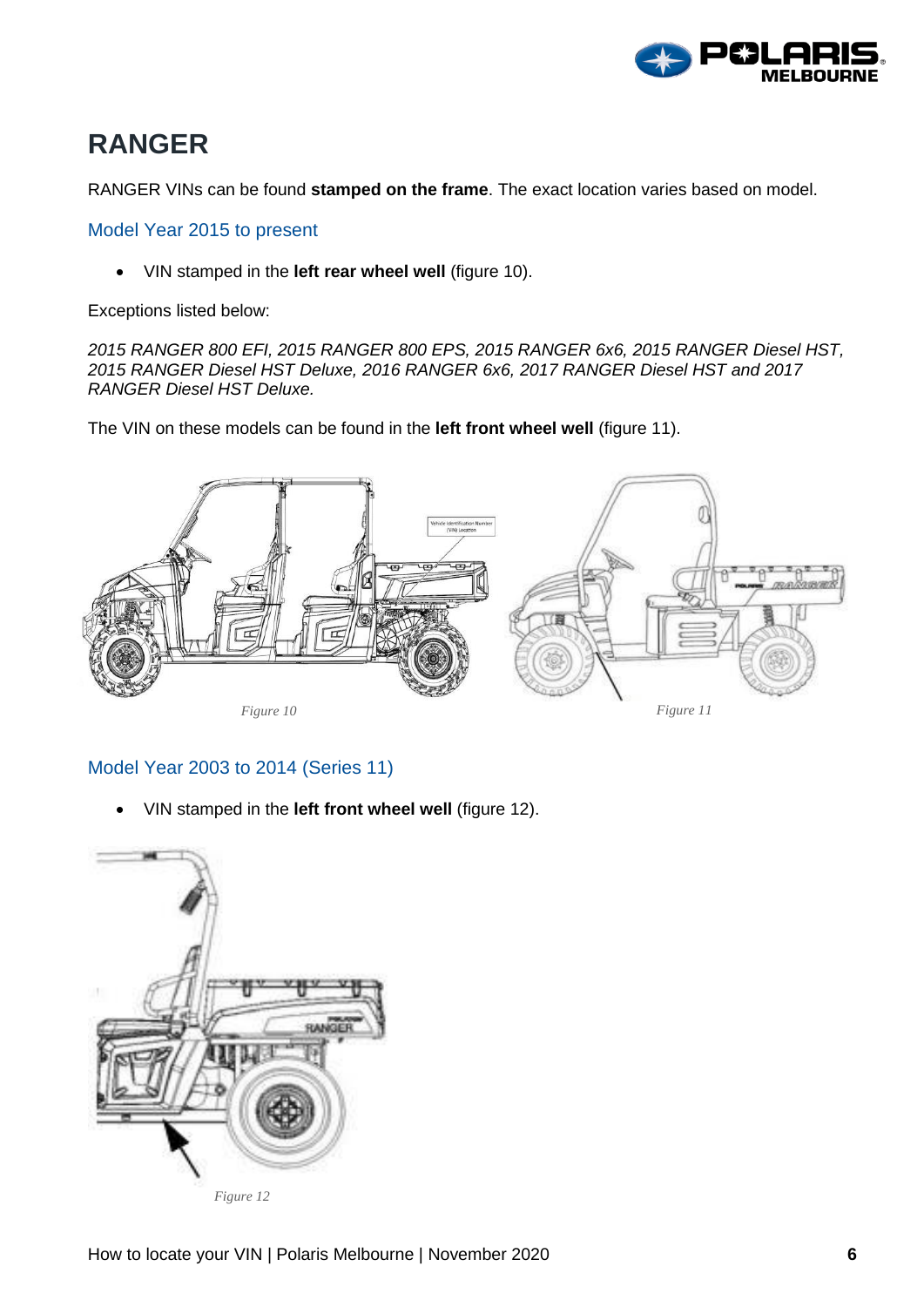

Exceptions:

*2013 RANGER XP 900, 2014 RANGER 570 EFI, 2014 RANGER 570 EPS, 2014 RANGER Crew 570 EFI, 2014 RANGER Crew 570 EPS, 2014 RANGER XP 900 and 2014 RANGER Crew 900.*

The VIN on those models can be found in the **left rear wheel well**.

• 2012 RANGER EFI Crew and 2013 RANGER Crew 500 - VIN stamped on the **frame below the left rear passenger seat, in front of the left rear tyre** (figure 12).

#### <span id="page-6-0"></span>Series 99 and Series 10

• VIN stamped on the **frame rail under the left-hand side cover of the centre console** (figure 13).



#### <span id="page-6-1"></span>RANGER VIN Search

[Click](https://ranger.polaris.com/en-us/vin-search/) here and enter your VIN to find important information about your vehicle.

*Model Year, Model Number, Engine Serial Number, Factory Warranty, Extended Service Contract (ESC), Guides and Manuals, Product Recalls and Safety Bulletins.*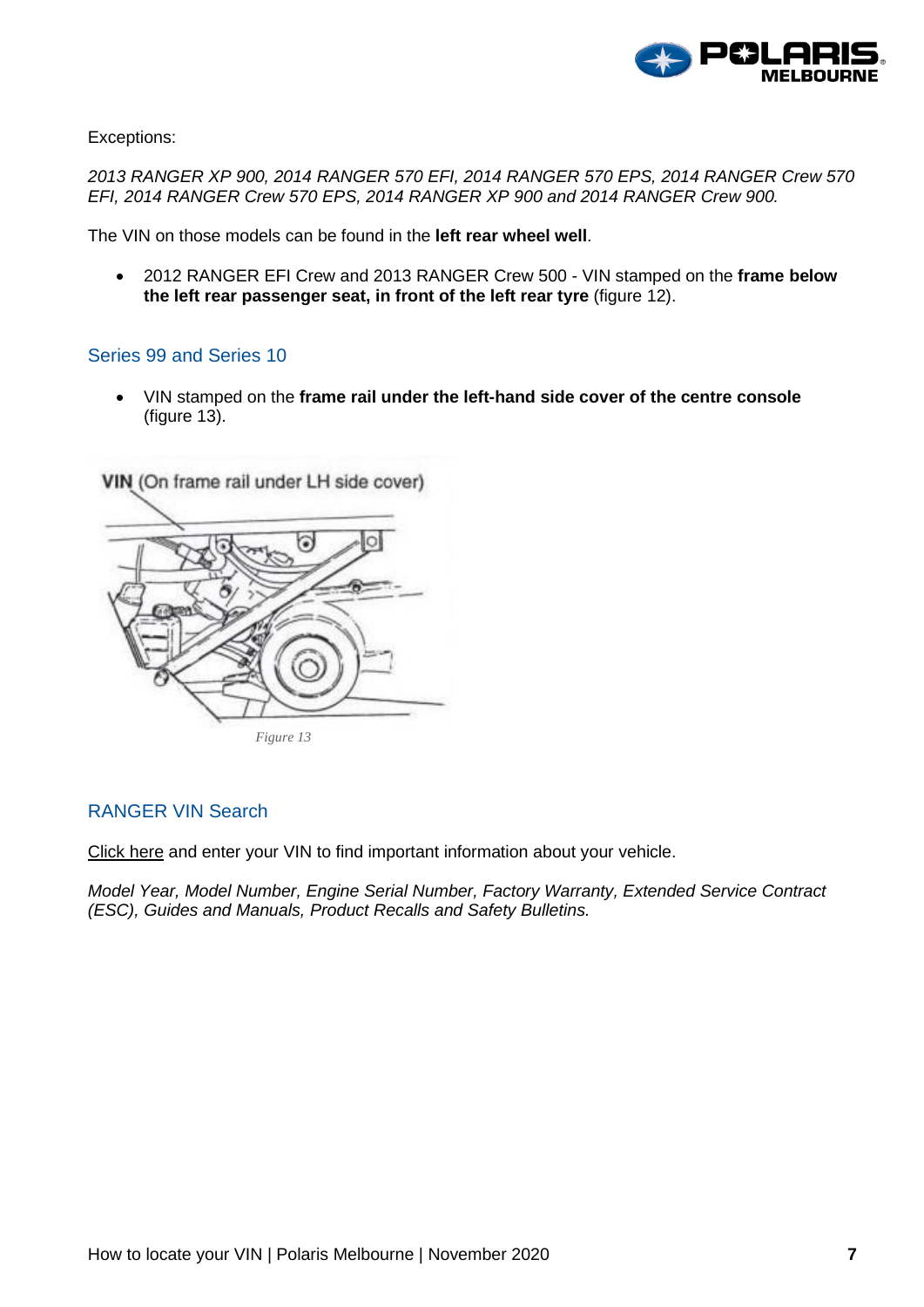

## <span id="page-7-0"></span>**RZR**

#### <span id="page-7-1"></span>All Model Years

• The VIN stamped on the frame in the **left rear wheel well** in one of the following locations depending on model (figure 14).



*Figure 14*

• Youth RZR 170 models – VIN stamped on the frame in the **left front wheel well** (figure 15).



*Figure 15*